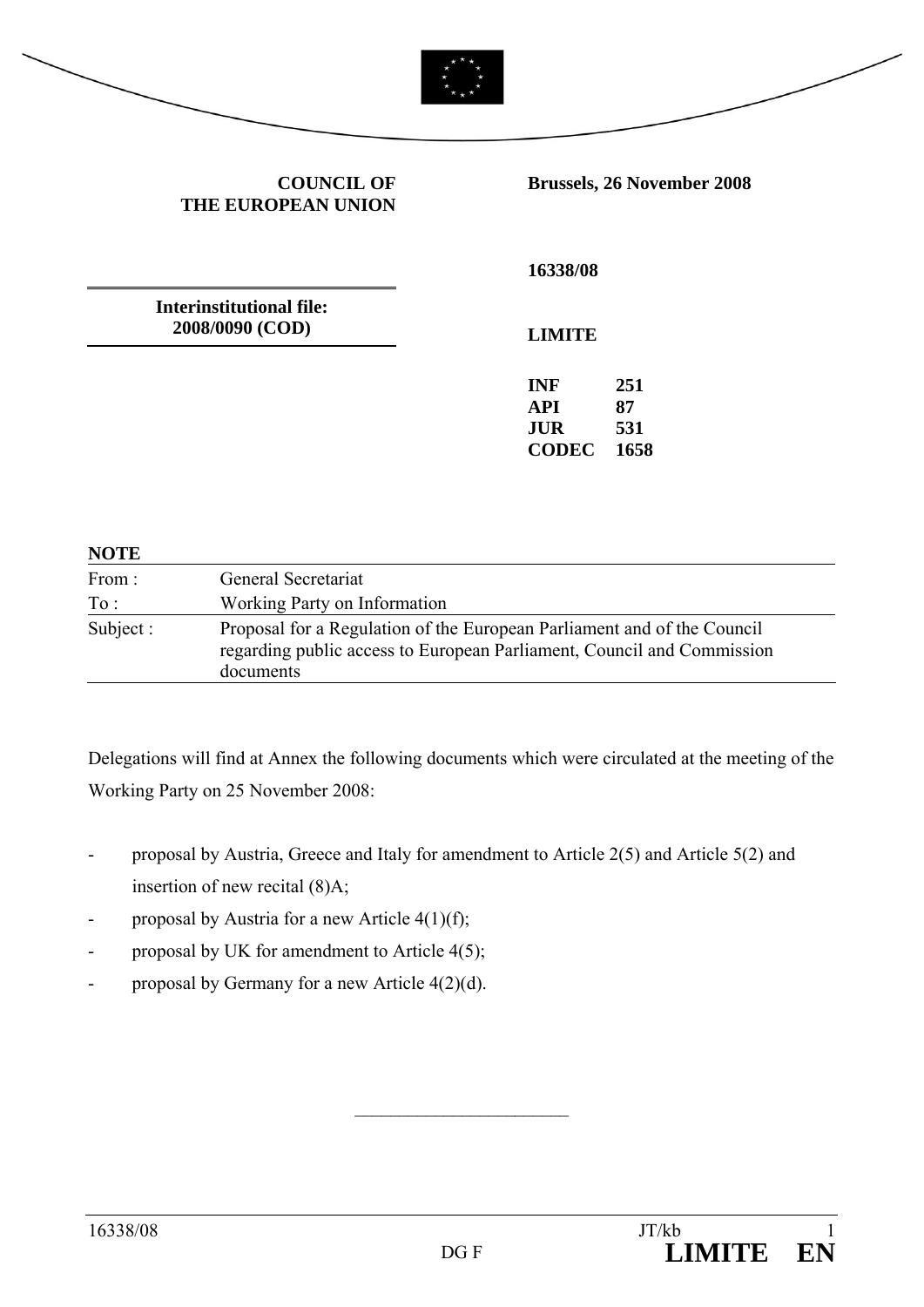Proposal by Austria, Greece, Italy

#### **I. Amending Regulation 1049/2001**

#### **1. Amendment to Article 2(5) of Regulation and new recital (8)A:**

New recital 8A:

It is appropriate to preserve the confidentiality of legal advice provided internally to an institution.

New Article 2(5):

This Regulation shall not apply to  $\rightarrow$ internal legal advice given to an institution by its own legal service and to ← documents submitted to Courts by parties other than the institutions.

Rationale of the amendment: to protect both the Governmental interests and the functioning of the legislative procedure; to put on equal footing all the parties that have submitted documents to **Courts** 

Proposal by Greece and Italy

### **2. Amendment to Article 5 (2), last sentence**

"The institution holding the document shall disclose it unless the Member State  $\rightarrow$ , within the time limit provided for in Article 7,← gives reasons for withholding it, based on the exceptions referred to in Article 4 or on specific provisions in its own legislation preventing disclosure of the document concerned. The institution shall appreciate the adequacy of reasons given by the Member States insofar as they are based on exceptions laid down in this regulation".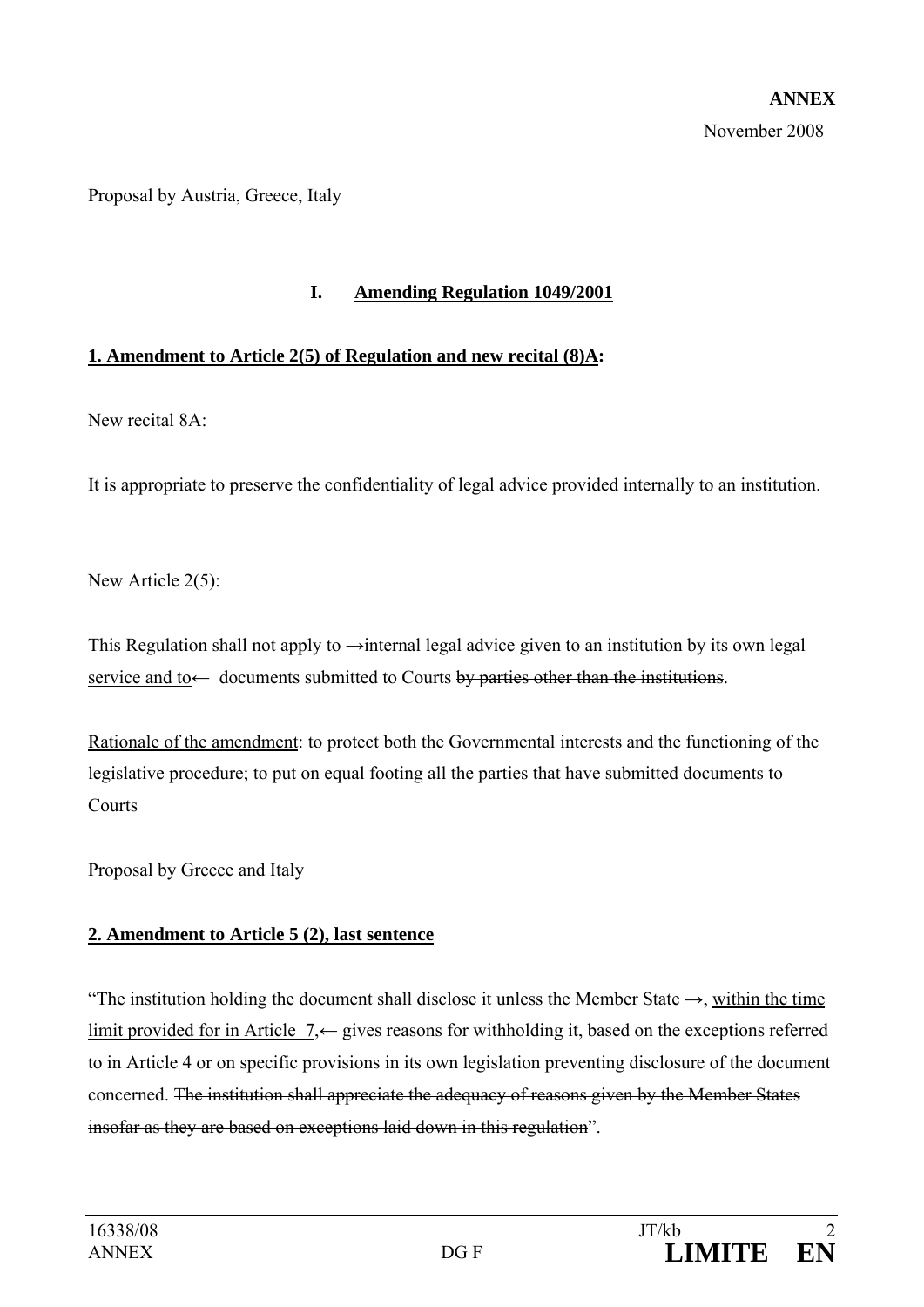Rationale of the amendment: MS should have a reasonable and certain time-limit to reply; enhance the position of the MS. If the party asking access is not satisfied, the same party may apply for a judicial remedy. We see no reason why the reasons stated by a MS should be appreciated by an institution.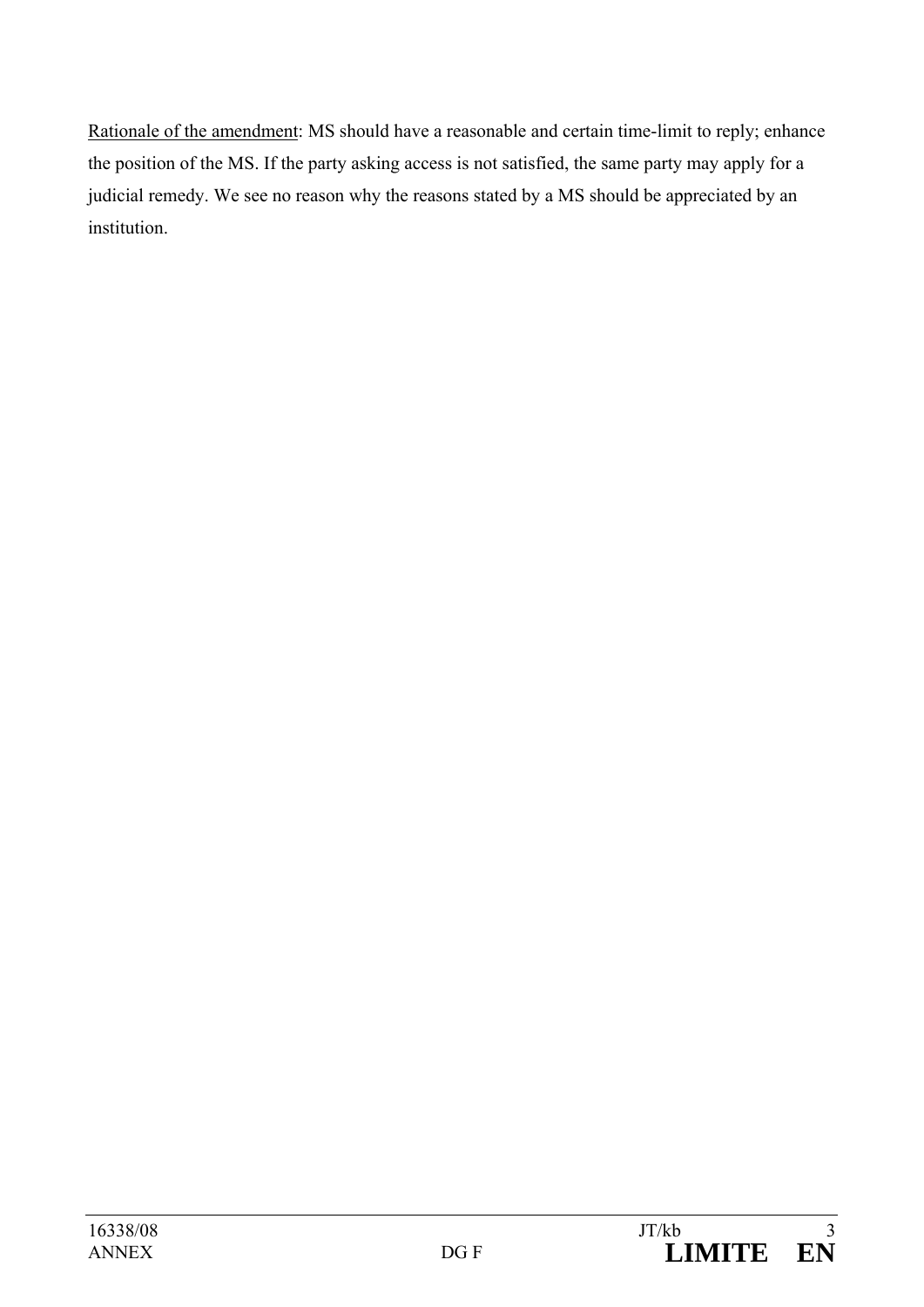Proposal by Austria

### **II. Amending Regulation 1049/2001**

**Amendment to Article 4 of Regulation:** 

New Article 4 (1) (f)

### **Exceptions**

1. The institutions shall refuse access to a document where disclosure would undermine the protection of the public interest as regards:

……

 $\rightarrow$  (f) legal advice and court, arbitration and dispute settlement proceedings including the pre-litigation stages of infringement procedures*;* ←

### **Rationale of the amendment**:

- 1. Protection of the above mentioned proceedings is of public interest and outweighs the public interest in disclosure.
- 2. The exceptions of Article 4 (1) (f) also include documents produced during preliminary proceedings

As a result Article 4 (2) (c) would be deleted.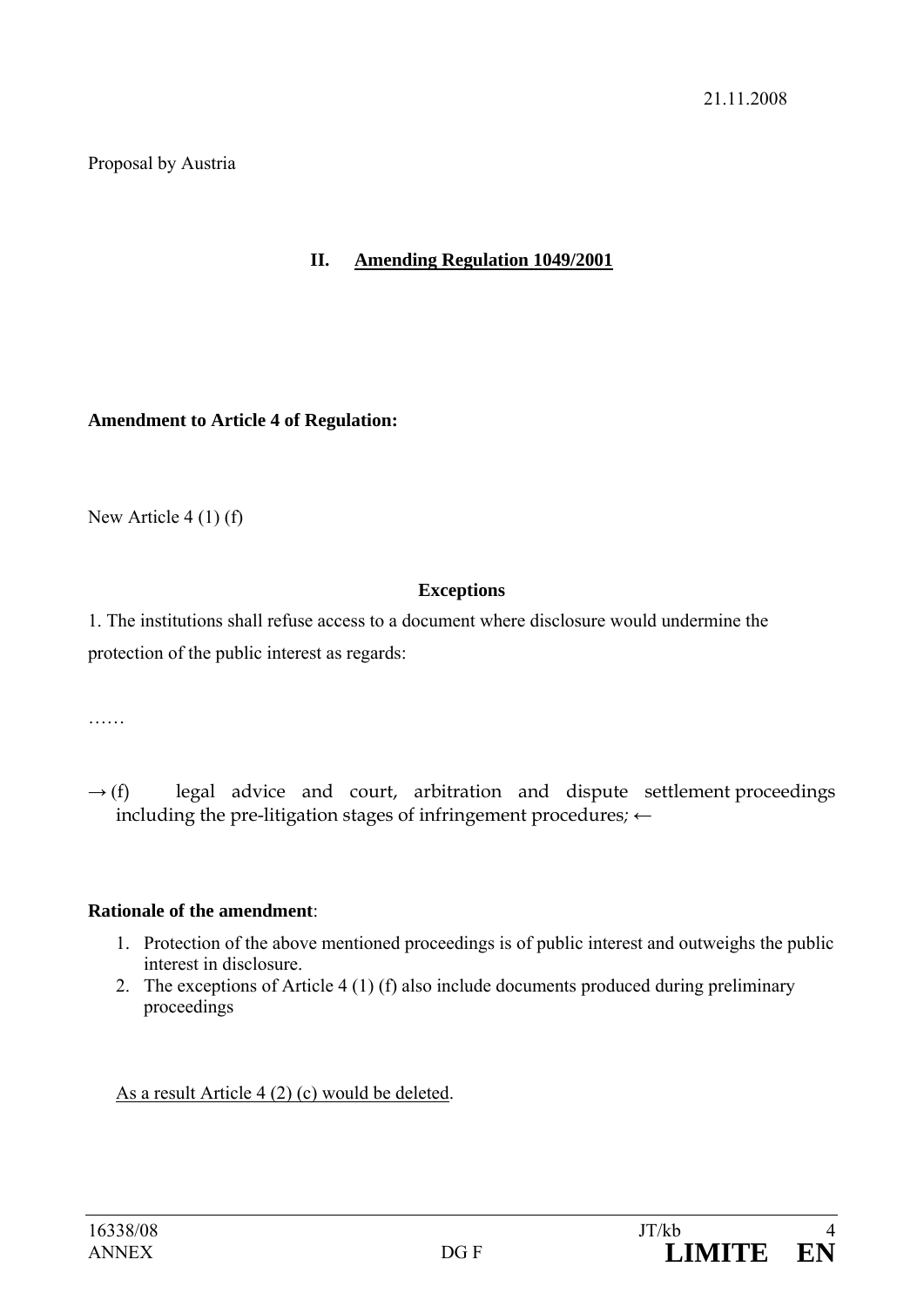#### **UK Room Document** 25.11.2008

New Article 4(5)

Personal data shall be disclosed in accordance with the conditions regarding lawful processing of such data laid down in EC legislation on the protection of individuals with regard to the processing of personal data.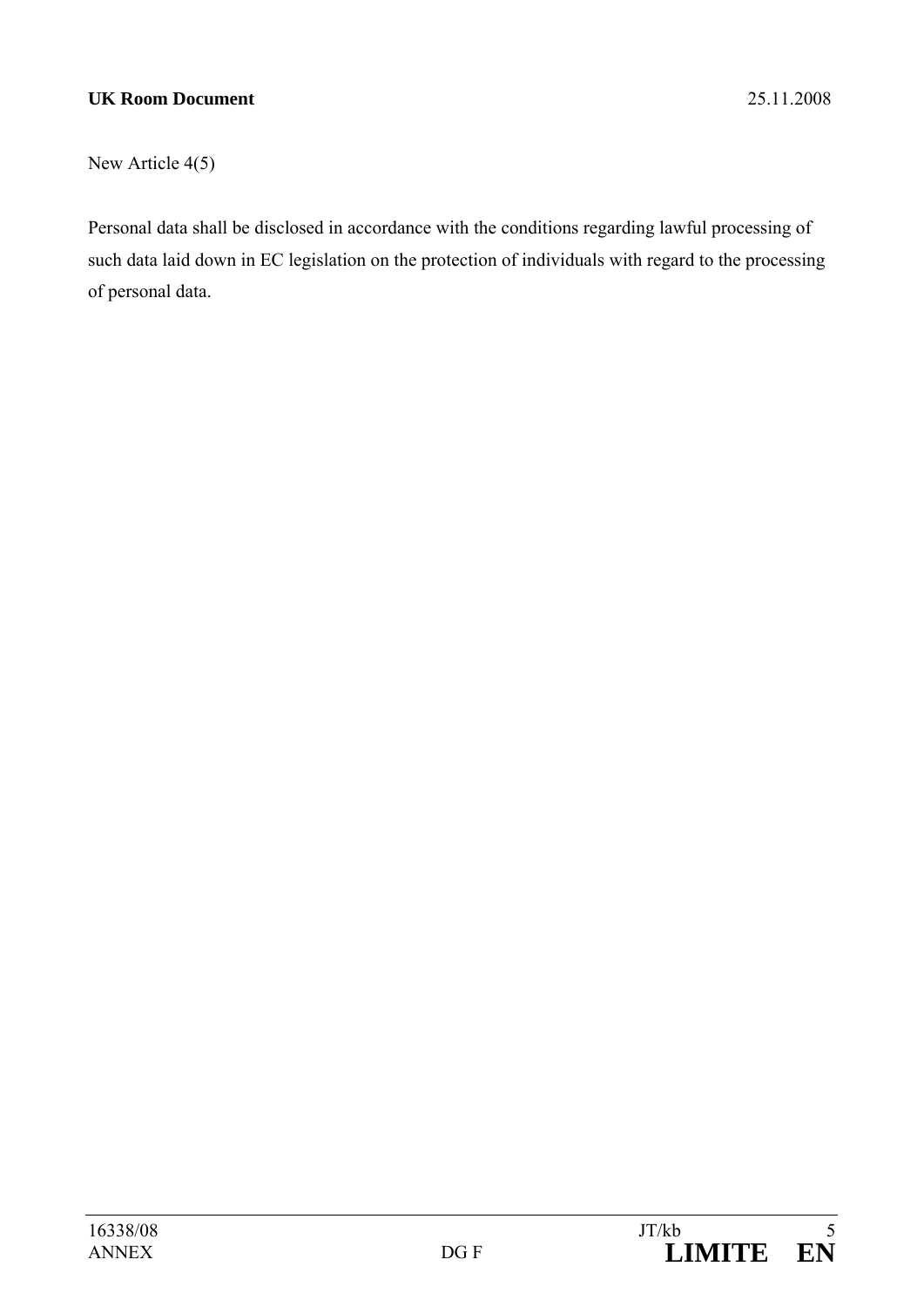## **Proposal for a new Article 4 para. 2 lit. d'**

The subsequent new Article 4 para. 2 lit. d' should be inserted into the Regulation:

#### *Article 4*

#### **Exceptions**

|  | . . | ł<br>۰. |
|--|-----|---------|

2. The institutions shall refuse access to a document where disclosure would undermine the protection of:

| (a) commercial interests of a natural or legal person <sub><math>\frac{1}{2}</math></sub> including intellectual property, |
|----------------------------------------------------------------------------------------------------------------------------|
|----------------------------------------------------------------------------------------------------------------------------|

 $\boxtimes$  (b) intellectual property rights;  $\boxtimes$ 

 $\bigvee$  1049/2001 (adapted)  $Arr$  new

new

 $\sqrt{1049/2001}$  (adapted)

 $(c)$   $\boxtimes$  legal advice and  $\boxtimes$  court proceedings  $\Rightarrow$ , arbitration and dispute settlement proceedings  $\Leftarrow$  and  $\frac{1}{22}$ 

 $(d)$  the purpose of inspections, investigations and audits<sub>i</sub>

(d') infringement proceedings, including the preparatory stages thereof.**<sup>1</sup>**

| (e) the objectivity and impartiality of selection procedures. | $\sqrt{2}$ new                                                 |
|---------------------------------------------------------------|----------------------------------------------------------------|
|                                                               | $\blacktriangleright$ 1049/2001 (adapted)<br>$\Rightarrow$ new |

 $\overline{\mathbf{u}}$  is an overriding public interest

 **1** DE: "den Ablauf der Vertragsverletzungsverfahren, einschließlich der vorbereitenden Arbeiten"; FR: « le déroulement des procédures d'infraction, y compris les étapes préparatoires ».